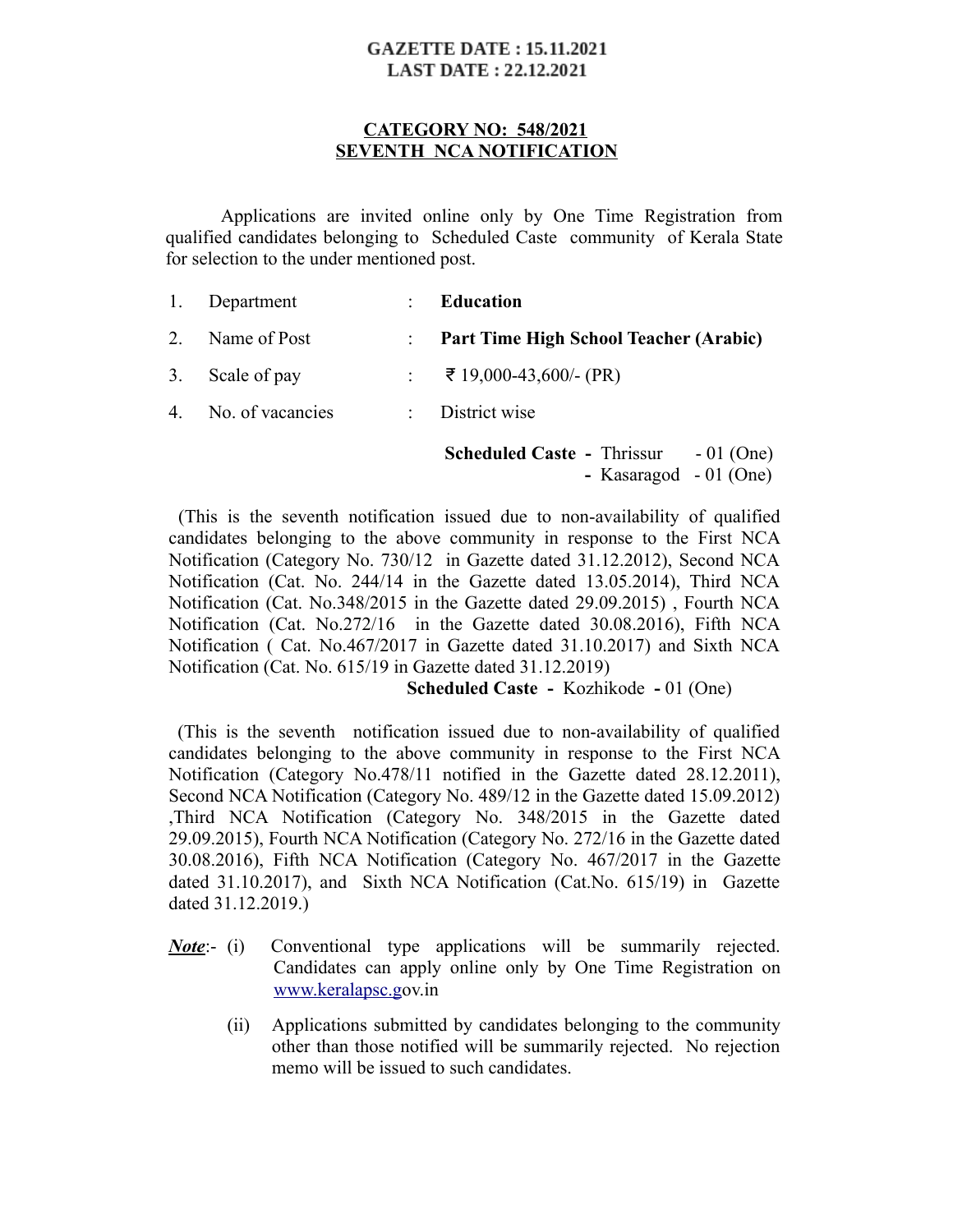(iii) Separate Ranked lists will be prepared for each districts in pursuance of this notification. Ranked Lists thus prepared and published as per this notification shall remain in force for three years from the date of publication of NCA Ranked Lists, or until candidates are advised and appointed against the vacancies earmarked for the above community, but remain unfilled due to the paucity of candidates during the currency of the Ranked List published for the post in the following district whichever is earlier.

| <b>Name of District</b> | Date of publication of | Category No. |
|-------------------------|------------------------|--------------|
|                         | <b>Ranked List</b>     |              |
| Thrissur                | 07.10.2008             | 94/2006      |
| Kozhikode               | 02.12.2008             | 94/2006      |
| Kasaragod               | 15.03.2008             | 94/2006      |

- (iv) Candidates should apply to any one of the above districts where the vacancy is existing and note the name of the district in the relevant column of the application. If applications are submitted contrary to the above directions and if he/she is selected, his/her name will be removed from the Ranked List and disciplinary action will be taken against him/her.
- (v) The selection in pursuance of this notification will be made on a revenue district basis, subject to the special conditions laid down in G.O (Ms) No. 154/71/PD dated, 27.05.1971. A candidate advised for appointment in one revenue district from the Ranked List prepared is not eligible for transfer to another district unless he/she completes five years continuous service from the date of commencement of service in the former district. Even if transfer is allowed after five years, it will be subject to the rules in G.O(MS) No.4/61/PD dated, 02.01.1961. Candidates already in Government service holding this post in any one district are prohibited from applying again for this post, but they can apply to higher posts when notified.
- (vi) If the community claim in the application differs from the community noted in SSLC, then such changes are to be published in the Gazette and the same should be produced along with the community certificate/Non Creamy Layer certificate issued by the Revenue authorities at the time of One Time Verification or as and when required by the Commission.
- 5. Method of appointment : Direct Recruitment (from candidates belonging to Scheduled Caste community only). In the absence of candidates belonging to Scheduled Caste community, candidates belonging to Scheduled Tribe community will be considered.
- 6 Age Limit : 18-45. Only candidates born between 2.1.1976 and 1.1.2003 (both dates included) are eligible to apply for this post.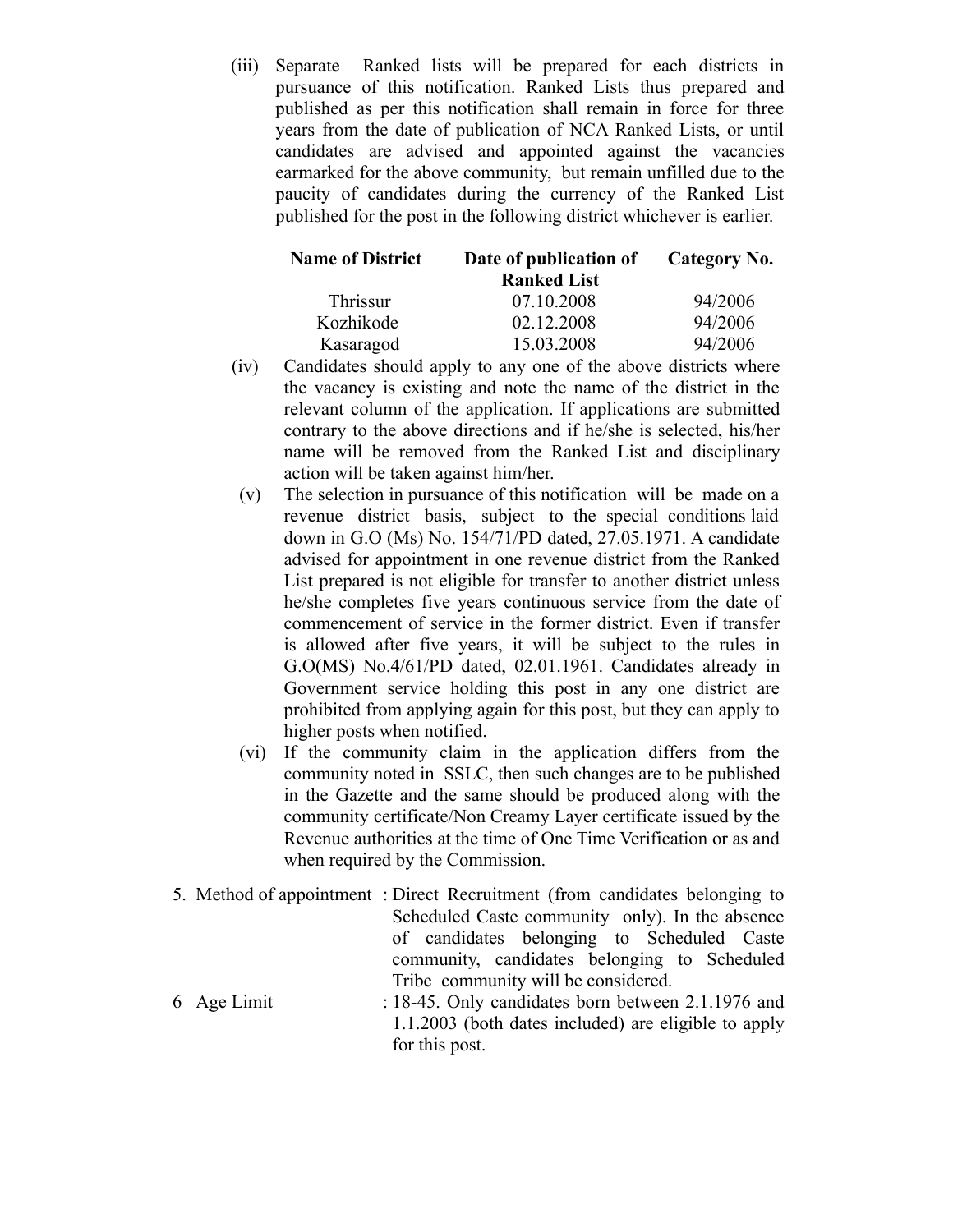(Including the relaxation as per para 2 (i) of General Conditions).

**Note:** For concessions allowed in upper age limit, subject to the condition that the maximum age limit shall in no case exceed 50 years, please see para (2) of the General Conditions under Part II of this Notification except para 2 (i).

# 7 **Qualifications:**

1) A Degree in Arabic or a degree with Arabic as one of the optional subjects under pattern II of Part III and B.Ed/B.T/L.T conferred or recognised by the Universities in Kerala.

#### OR

A Title of Oriental Learning in Arabic awarded or recognized by the Universities in Kerala (if such title has been declared as equivalent to Part III of Degree) and Certificate in Language Teacher's Training issued by the Commissioner for Government Examinations, Kerala.

2) Must have passed the Kerala Teacher Eligibility Test (K-TET) for this post conducted by the Government of Kerala.

**Exemption**: Candidates who have qualified CTET/NET/SET/ M.Phil/Ph.D in the respective subjects/ M.Ed in any subject are exempted from acquiring TET (G.O. (P) No. 145/16/G.Edn. Dated 30.08.16, G.O. (P)No.206/16/G.Edn. Dated 08.12.2016, and G.O(P)No.15/2020/G.Edn dated 9.10.20).

Note :-

- (i) M.Phil in the concerned subject be the one awarded by any of the Universities in Kerala or recognised as equivalent by any of the Universities in Kerala.
- (ii) Post Graduates in Arabic are also eligible to apply if they possess B.Ed/B.T/L.T
- (iii) B.Ed should be in the concerned language Arabic.

 (iv) The Candidates who have acquired BA(Arabic and Islamic History) double main degree conducted by Calicut University are also eligible to apply for this post

- (GO(MS) No. 114/18/G.Edn dated 16.8.18)
- (v) KS& SSR Part II Rule 10 a (ii) is applicable.
- (vi) Candidates claiming equivalent qualification should produce relevant Government orders during verification to prove that the qualification claimed is equivalent the prescribed qualification for the post.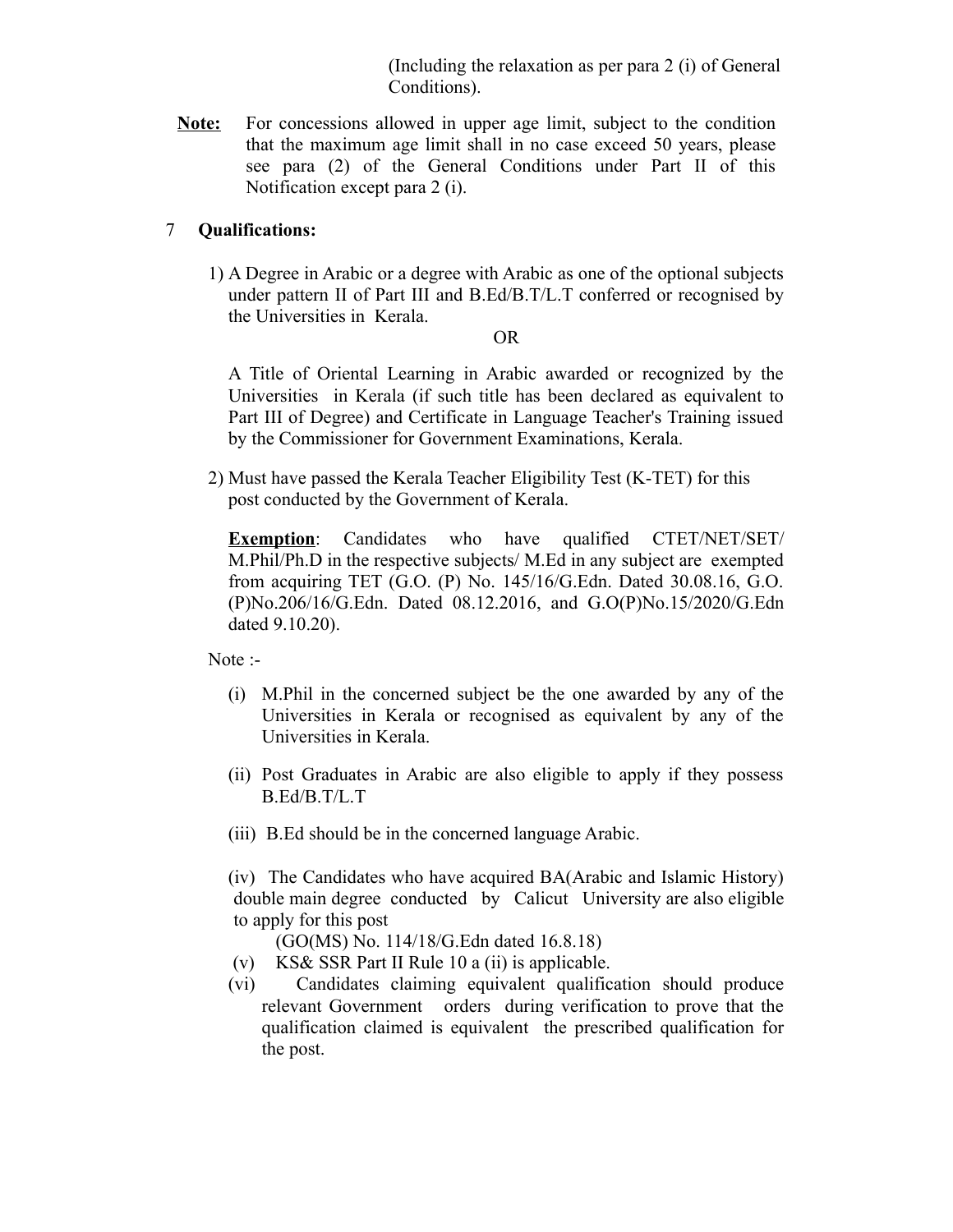# **8. SPECIAL CONCESSIONS REGARDING APPOINTMENT AND AGE LIMIT**

- (i)Preference will be given as laid down in G.O.(MS) No. 50/70/PD dated 12.02.1970 and G.O.(MS) No. 9/78/G.Edn. Dated 21.01.1978 to the wives of Jawans in the matter of recruitment as Teachers, if they possess the prescribed qualifications. Soldiers in active service and those working in Base Establishment are included under the term `Jawans'. Such candidates should obtain proper certificates from the Commanding Officer stating the name, military rank and military address of their husbands and produce the same as and when required by the Commission (G.O (MS) No. 509/64/Edn. Dated 19.09.1964, G.O.(MS) No. 614/65/Edn. Dated 09.11.1965 and G.O (MS) No. 243/66/Edn. Dated 27.05.1966).
- (ii) First Class Scouts and Guides will be given preference in the matter of appointment as Teachers (G.O (MS) No. 122/75/G.Edn. Dated 27.05.1975).
- (iii) Teachers of the Government Primary and Nursery Schools who are graduates and are otherwise qualified will be exempted from upper age limit (G.O (Ms) No 185/70/Edn dated 18.4.1970 and G.O (Ms) No 466/70/Edn dt 11.11.1970). They should produce proper certificates from authorities concerned as and when required by the Commission.
- Note:- The candidates who are eligible for the above preferences or concessions in upper age limit or concessions by virtue of any of the reason mentioned in Para 2 of the General Condition should claim the same through the "weightage and preferences" link provided in their One Time Registration Profile and give details in the space provided. The applications of candidates who are eligible for concession in upper age limit and who do not claim the same, are liable to be rejected presuming that they are over aged candidates. Upper age limit after allowing the relaxation as per rule should not exceed 50 years of age (see para 2 of General Conditions).
- 9. Last Date for receipt of applications **22.12.2021** Wednesday upto 12.00 Midnight.

### 10. **Method of submitting applications:-**

a) Candidates must register as per "ONE TIME REGISTRATION" with the Official Website of Kerala Public Service Commission ['www.keralapsc.gov.in](http://www.keralapsc.gov.in/)' before applying for the post. Candidates who have registered can apply by logging on to their profile using their User-ID and password. Candidates must click on the `Apply Now' button of the respective posts in the Notification Link to apply for a post. The photograph uploaded should be taken after 31.12.2011. Name of the candidate and the date of photograph taken should be printed legibly at the bottom portion.